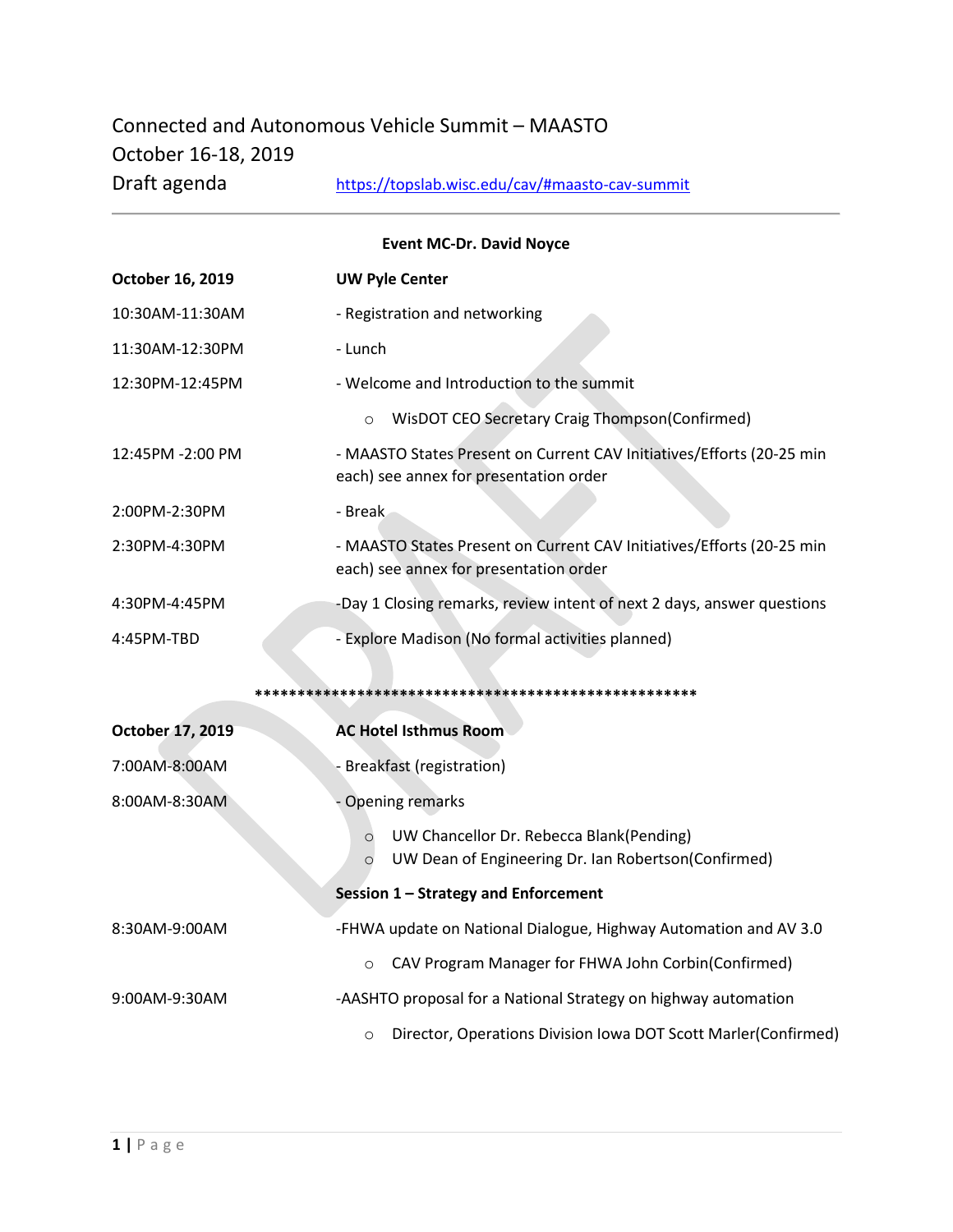| 9:30AM-9:45AM   | -CAV Enforcement |                                                                                                                                                                                 |
|-----------------|------------------|---------------------------------------------------------------------------------------------------------------------------------------------------------------------------------|
|                 | $\circ$          | Deputy Superintendent Wisconsin State Patrol Colonel Charles<br>Teasdale(Confirmed)                                                                                             |
| 9:45AM-10:00AM  | - Break          |                                                                                                                                                                                 |
| 10:00AM-10:30AM |                  | -Welcome to Wisconsin                                                                                                                                                           |
|                 | $\circ$          | Wisconsin Governor Tony Evers (Confirmed)                                                                                                                                       |
| 10:30AM-11:00AM |                  | -Division of Motor Vehicle perspective on CAV                                                                                                                                   |
|                 | $\circ$          | DMV Administrator, Kristina Boardman(Confirmed)                                                                                                                                 |
|                 |                  | Session 2 - Planning and Infrastructure                                                                                                                                         |
| 11:00AM-11:30AM |                  | -Long term planning                                                                                                                                                             |
|                 | $\circ$          | Ohio DOT, "Drive Ohio" Legislative Liaison Patrick<br>Smith(Confirmed)                                                                                                          |
| 11:30AM-12:00PM | -Infrastructure  |                                                                                                                                                                                 |
|                 | $\circ$          | Michigan DOT, Chief Administration Officer Laura<br>Mester(Confirmed)                                                                                                           |
| 12:00PM-1:00PM  |                  | - Lunch & Discussion                                                                                                                                                            |
|                 |                  | "Regional Resource Technology Center"                                                                                                                                           |
|                 |                  | Director of UW-Madison TOPS lab Dr. David Noyce<br>$\circ$<br>Traffic Safety Manager UW-Madison TOPS lab Andi Bill<br>$\circ$                                                   |
| 1:00PM-2:15PM   | outs             | - Discussion focus - Seed topics for BOD to discuss and select for report                                                                                                       |
|                 |                  | small group table discussions (mix up the attendees to<br>$\circ$<br>assigned tables; WisDOT/UW staff facilitate table<br>discussions)                                          |
| 2:15PM-2:45PM   | - Break          |                                                                                                                                                                                 |
| 2:45PM-3:45PM   |                  | - Smart Street demonstration (Park Street Bus Route)                                                                                                                            |
| 3:45PM-4:45PM   |                  | - UW TOPS Lab - Shuttle Bus Demo                                                                                                                                                |
| 6:00PM-8:00PM   |                  | - Host State Dinner (Eno Vino)<br>Keynote speaker "Preserving 5.9 GHz spectrum for Transportation"<br>Wisconsin Technology Council President Tom<br>$\circ$<br>Still(Confirmed) |